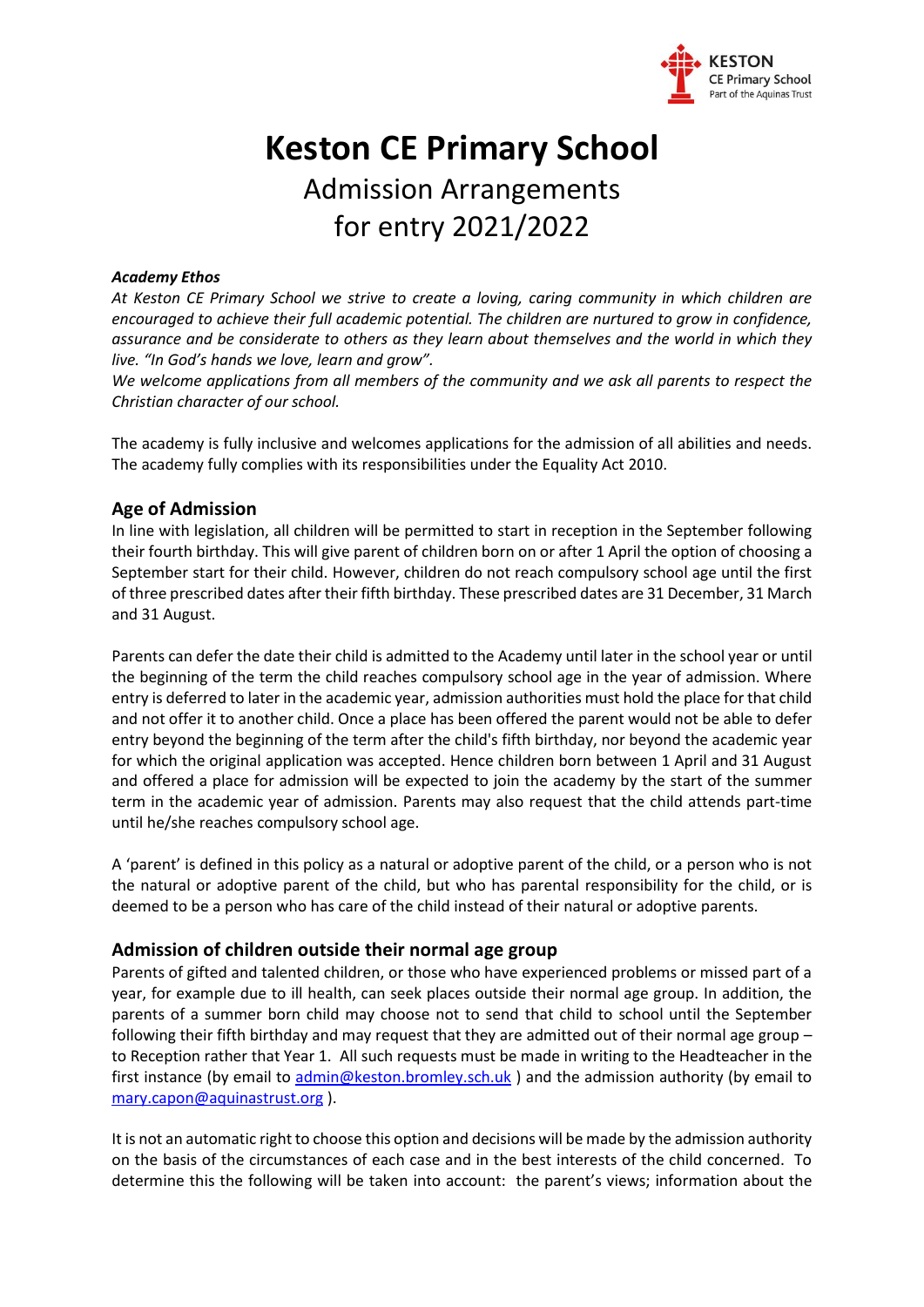

child's academic, social and emotional development; where relevant, their medical history and the views of a medical professional; whether they have previously been educated out of their normal age group; and whether they may naturally have fallen into a lower age group if it were not for being born prematurely. The views of the Headteacher of the academy will also be taken into account. When informing a parent of their decision on the year group the child should be admitted to, the admission authority will set out clearly the reasons for the decision.

Where the admission authority agrees to a parent's request for their child to be admitted out of their normal age group and, as a consequence of that decision, the child will be admitted to a relevant age group (i.e. the age group to which the request was accepted) the local authority and admission authority will process the application as part of the main admissions round, unless the parental request is made too late for this to be possible, and on the basis of their determined admission arrangements only, including the application of oversubscription criteria where applicable. They will not give the application lower priority on the basis that the child is being admitted out of their normal age group. Parents have a statutory right to appeal against the refusal of a place at a school for which they have applied. This right does not apply if they are offered a place at the academy but it is not in their preferred age group.

# **Children with a Statement of Special Educational Needs or Education, Health and Care Plan**

Children with statements of Special Educational Needs (SEN) or Education, Health and Care (EHC) Plans are dealt with under a separate process by the local authority's Special Educational Needs team. The published admission number is inclusive of students with a statement of SEN or EHC Plan that are admitted to the academy pursuant to the academy being named in their statement or EHC Plan.

A Statement of Special Educational Need is a statement made by the Local Authority under Section 324 of the Education Act 1996 specifying the special educational provision required for that child. An Education, Health and Care plan is a plan made by the Local Authority under Section 37 of the Children and Families Act 2014 specifying the special education provision required for that child.

# **Application Procedure**

The academy is part of the locally agreed coordinated admissions scheme and the timescales for applications to be received and processed are those agreed with the Local Authority. Application for admission to reception must be made in accordance with the published Primary Co-ordinated Admission Arrangements for each relevant year and will only be accepted from parents with proven parental responsibility. Parents must complete their home borough's Common Application form (CAF) and return the form to the home authority; if applying for a place at this academy, parents must name this academy as one of the preferences on the CAF. Parents are referred to the London Borough of Bromley's website on which further details of the co-ordinated process can be found [www.bromley.gov.uk](http://www.bromley.gov.uk/)

# **Oversubscription Criteria at the Academy**

The academy has a published admission number (PAN) of 30 places for entry into reception in September 2021. If there are more applicants than places available priority will be given in the following order:

- 1. Child looked after and previously looked after children (See note 1 below).
- 2. Siblings children who have a sibling at the academy at the beginning of their first term (See note 2 below).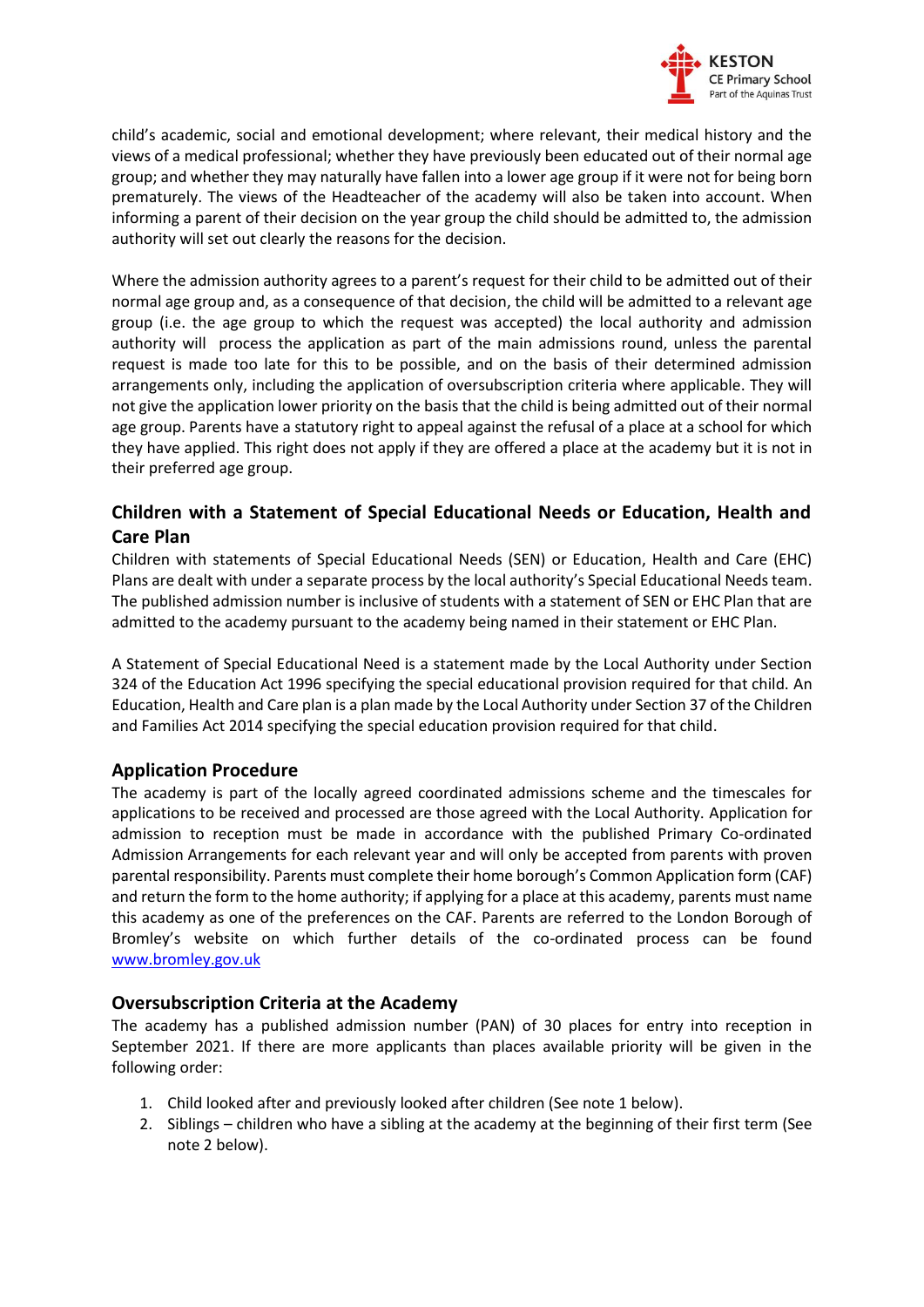

- 3. In exceptional circumstances there is discretion to admit children on the grounds of their or their family's acute medical or social need for that particular school and who would not otherwise qualify for admission. The application must be supported by a letter from a hospital consultant, the special support service, social worker or similar professional, setting out the reasons why the academy is the only one to meet the child's needs, before an admission decision is made. The admission decision will be considered in consultation with teaching and medical professionals. Medical professionals provide advice on applications made under medical conditions and teaching professionals advise on applications made for social or special reasons. Supporting evidence must be provided by the closing date for applications.
- 4. Children who have a parent who is a relevant member of the staff of Keston CE Primary School (see note 5 below).
- 5. Proximity proximity as measured in a straight line from the front door of the home to the front door of the academy (See notes 3 and 4 below).

#### **Tie Breaker**

If there are more children who qualify for a place in each category than places available, places will be allocated to children living closest to the School. Distance to the School will be measured in accordance with the definition detailed below. Definition of 'home' is as detailed below. In the event that two or more applicants live the same distance from the academy, the place will be allocated by drawing lots in the presence of a person independent of the academy.

#### **Notes**

- 1. Child looked after and previously looked after children
	- i. A child looked after is a child who is (a) in the care of a local authority, or (b) being provided with accommodation by a local authority in the exercise of their social services functions (see definition in section 22 (1) of the Children Act 1989) at the time of making an application to a school. These children must still be 'looked after' when the child starts school unless (ii) applies.
	- ii. A previously looked after child is:

(a) a child who was previously looked after by an English or Welsh local authority, and immediately after being looked after became subject to an adoption, residence, or special guardianship order. This includes children who were adopted under the Adoption Act 1976 (see section 12 adoption order) and children who were adopted under the Adoption and Children's Act 2002 or

(b) a child who appears to the admission authority to have been in state care outside of England and ceased to be in state care as a result of being adopted. A child is regarded as having been in state care outside of England if they were in the care of or were accommodated by a public authority, a religious organisation, or any other provider of care whose sole or main purpose is to benefit society.

All these categories of children have equal priority and the tie break provisions will apply where there are more applicants than places.

- 2. Sibling refers to brother or sister, half brother or sister, fostered or adopted brother or sister, step brother or sister, or the child of the parent/carer's partner, and in every case, the child must be registered as living in the same family unit at the same address. The elder sibling must be still on the roll at the academy when the younger child starts school.
- 3. "Home" is considered to be a residential property that is the child's only or main residence and not an address at which the child may sometimes stay or sleep due to domestic or special arrangements. Addresses involved in child minding (professional or relatives) will not be considered. Temporary addresses will also not be accepted. Parents will be asked to provide documentary evidence to confirm the address and parental responsibility. Change of parental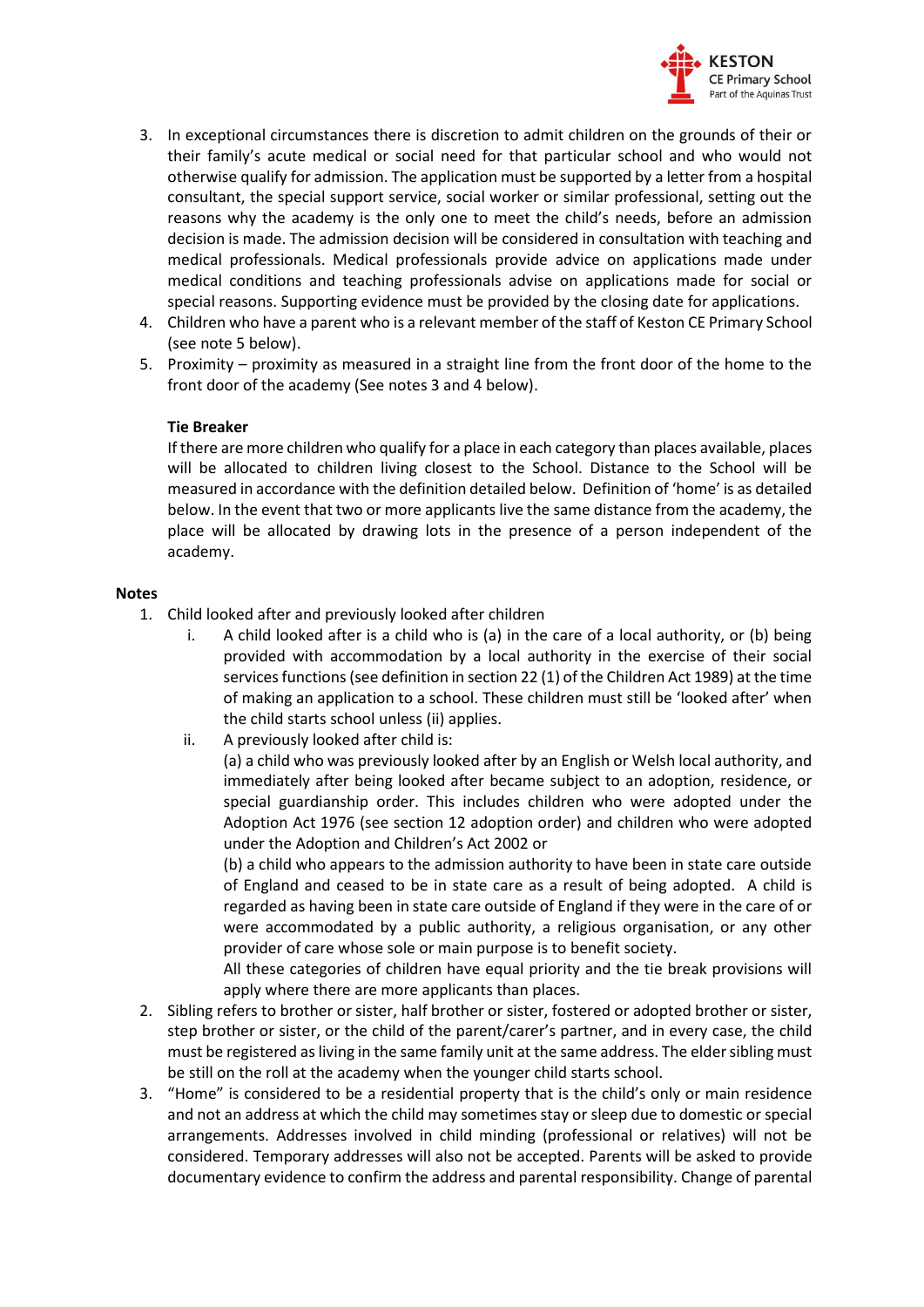

responsibility, unless exceptional circumstances through a court order, will not be accepted during the co-ordinated admission process. The address must be the child's home address on the day the application form is completed and which is either

• Owned by the child's parent(s) OR

• Leased to or rented by the child's parent(s) under a lease or written rental agreement.

Where there are shared responsibilities for the child, and as a consequence the child lives at two different addresses during the week, the home address will be regarded as the one at which the child sleeps for the majority of weekdays during term time.

- 4. Distance will be measured (in a straight line) from the unique national grid reference (Easting and Northing) of the child's home address (including flats) to the main entrance of the school building, using the Local Authority's computerised measuring system that identifies the unique national grid reference for the property. Those living closer to the academy receiving the higher priority. The furthest distance reached is checked to confirm it is unique. Where the next applicant measures the same, the system will go to further decimal places within a measurement to qualify who is nearer. Where applications are received from flats that have the same "easting and northing" measurements, preference will be allocated in ascending order numerically and/or alphabetically. If there are two identical distance measurements for different addresses of separate applicants, the place will be allocated by drawing lots in the presence of a person independent of the academy.
- 5. 'Relevant member of staff', a parent will be considered a relevant member of the staff of Keston CE Primary School if he or she has been employed at the academy for two years or more at the time at which the application for admission to the academy is made and/or has been recruited to fill a vacant post for which there is a demonstrable shortage.

# **Waiting list**

Waiting lists for Reception are held until the end of the Autumn term in that Admission year in accordance with our oversubscription criteria. Applications to join the waiting list for Reception after that time will be dealt with in line with in year admissions as detailed below. Any child not offered a place in the normal admission round or following an in year application will be placed on the waiting list, if so requested by their parent, which is reordered each time an application is made. Parents have a statutory right of appeal if the application for a place is not successful.

Waiting lists are maintained in accordance with the oversubscription criteria until the end of the academic year in which the application for in year admission was made or in which the normal admission round took place. Children must re-apply, in accordance with the in year application process, for a place at the academy in the subsequent academic year in order to remain on the waiting list.

# **In-Year Admissions**

Applications for In-Year admissions are made directly to the London Borough of Bromley. If a place is available and there is no waiting list, the child will be admitted. If more applications are received than there are places available, then applications will be ranked in accordance with the oversubscription criteria above. If a place cannot be offered at this time you have a right of appeal. You will be offered the opportunity of being placed on a waiting list as outlined above.

# **Appeals Procedure**

The Local Authority writes to parents of all applicants giving details of the school to which their child has been allocated, and the contact details of the school should the family wish to appeal. Appeals should be put in writing to the Clerk of the Appeals Panel, care of the academy by the appeals deadline